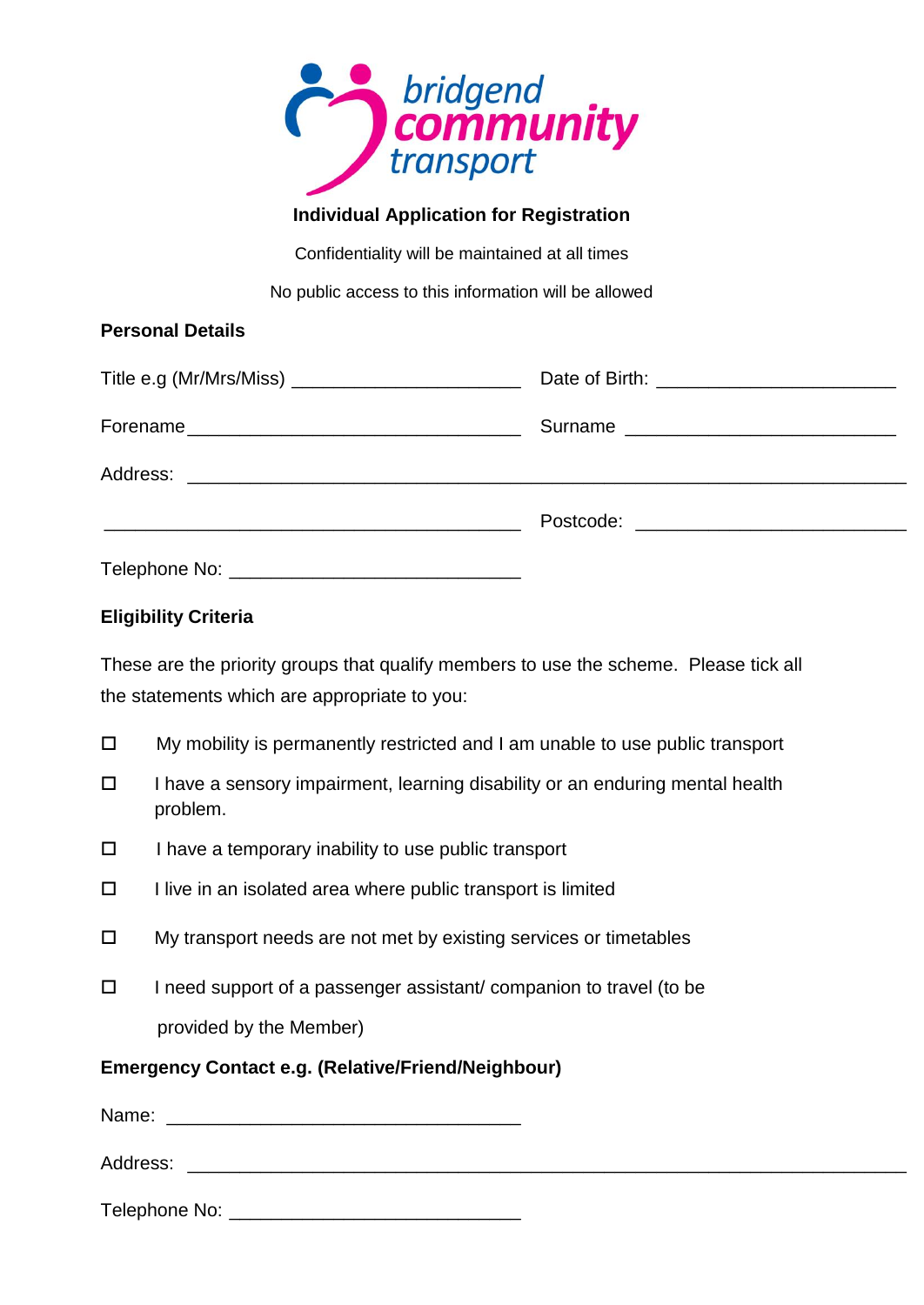### **Your Doctors Details**

Doctors Name: \_\_\_\_\_\_\_\_\_\_\_\_\_\_\_\_\_\_\_\_\_\_\_\_\_\_\_\_

Address: \_\_\_\_\_\_\_\_\_\_\_\_\_\_\_\_\_\_\_\_\_\_\_\_\_\_\_\_\_\_\_\_\_\_\_\_\_\_\_\_\_\_\_\_\_\_\_\_\_\_\_\_\_\_\_\_\_\_\_\_\_\_\_\_\_\_\_\_\_

\_\_\_\_\_\_\_\_\_\_\_\_\_\_\_\_\_\_\_\_\_\_\_\_\_\_\_\_\_\_\_\_\_\_\_\_\_\_ Telephone No: \_\_\_\_\_\_\_\_\_\_\_\_\_\_\_\_\_\_\_\_\_\_\_

**In order we may allocate the right vehicle and driver for your requirements please provide us with information on the following:** 

|                                                                                                                                                                | Please delete as appropriate                  |
|----------------------------------------------------------------------------------------------------------------------------------------------------------------|-----------------------------------------------|
| Are you able to get into and out of a car/bus?                                                                                                                 | Yes/No                                        |
| Are you able to get into the back seat of a two door car?                                                                                                      | Yes/No                                        |
| When travelling do you use:                                                                                                                                    |                                               |
| a) a wheelchair<br>If yes can you transfer unaided from a car/bus?<br>If yes is your wheelchair manual or electric<br>If a manual wheelchair is it collapsible | Yes/No<br>Yes/No<br>manual/electric<br>Yes/No |
| b) a walking stick                                                                                                                                             | Yes/No                                        |
| c) a walking frame/ crutches                                                                                                                                   | Yes/No                                        |
| d) a rigid shopping trolley                                                                                                                                    | Yes/No                                        |
| Do you have a visual impairment                                                                                                                                | Yes/No                                        |
| Do you have a hearing impairment<br><b>Special Requirements:</b>                                                                                               | Yes / No                                      |

#### **General Health:**

Please give details of any conditions that you may have which you think we need to be aware of e.g. giddiness, angina, arthritis etc, so that we may provide you with a safe & stress free journey

\_\_\_\_\_\_\_\_\_\_\_\_\_\_\_\_\_\_\_\_\_\_\_\_\_\_\_\_\_\_\_\_\_\_\_\_\_\_\_\_\_\_\_\_\_\_\_\_\_\_\_\_\_\_\_\_\_\_\_\_\_\_\_\_\_\_\_\_\_\_\_\_\_\_\_

\_\_\_\_\_\_\_\_\_\_\_\_\_\_\_\_\_\_\_\_\_\_\_\_\_\_\_\_\_\_\_\_\_\_\_\_\_\_\_\_\_\_\_\_\_\_\_\_\_\_\_\_\_\_\_\_\_\_\_\_\_\_\_\_\_\_\_\_\_\_\_\_\_\_\_

\_\_\_\_\_\_\_\_\_\_\_\_\_\_\_\_\_\_\_\_\_\_\_\_\_\_\_\_\_\_\_\_\_\_\_\_\_\_\_\_\_\_\_\_\_\_\_\_\_\_\_\_\_\_\_\_\_\_\_\_\_\_\_\_\_\_\_\_\_\_\_\_\_\_\_

\_\_\_\_\_\_\_\_\_\_\_\_\_\_\_\_\_\_\_\_\_\_\_\_\_\_\_\_\_\_\_\_\_\_\_\_\_\_\_\_\_\_\_\_\_\_\_\_\_\_\_\_\_\_\_\_\_\_\_\_\_\_\_\_\_\_\_\_\_\_\_\_\_\_\_